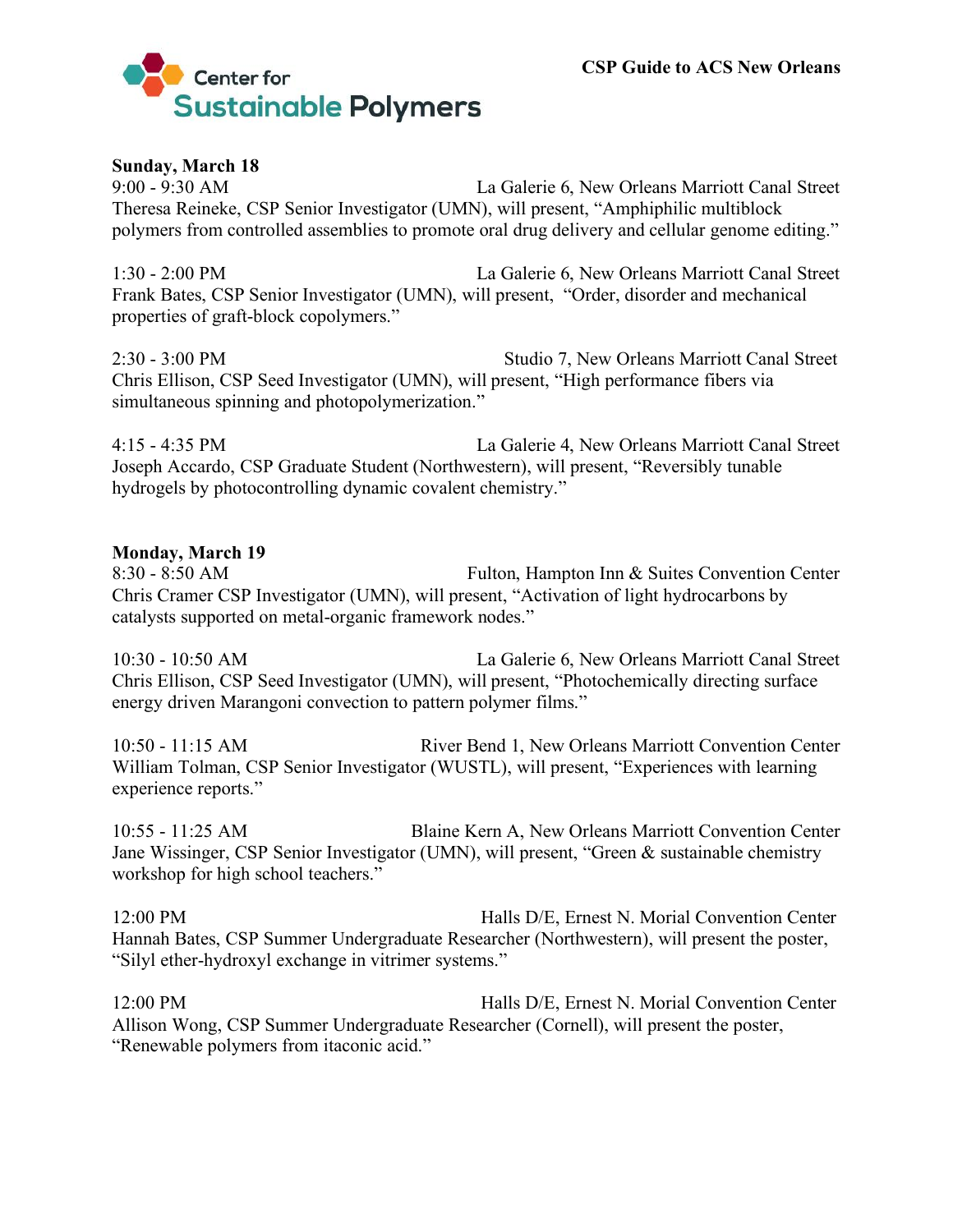

2:50 - 3:10 PM Room 352, Enrest N. Morial Convention Center William Tolman, CSP Senior Investigator (WUSTL), will present, "Mechanistic insights into the catalytic synthesis of polyesters from biorenewable feedstocks."

4:00 - 4:25 PM La Galerie 6, New Orleans Marriott Canal Street Marc Hillmyer, CSP Senior Investigator (UMN), will present, "Nanoporous thermosets by crosslinking block polymers in the disordered state."

8:00 PM Halls D/E, Enest N. Morial Convention Center Guilhem De Hoe, CSP Graduate Student (UMN), will present the poster, "Biodegradable polyester elastomers from bio-based lactones."

## **Tuesday, March 20**

10:45 - 11:10 AM Studio 5, New Orleans Marriott Canal Street Guilhem De Hoe, CSP Graduate Student (UMN), will present, "Biodegradable polyester elastomers from bio-based lactones."

11:35 AM - 12:00 PM Room 343, Ernest N. Morial Convention Center William Tolman, CSP Senior Investigator (WUSTL), will present, "Ligand effects on the properties of formally CU(III) complexes."

3:00 - 3:20 PM Blaine Kern B, New Orleans Marriott Convention Center Jane Wissinger, CSP Senior Investigator (UMN), will present, "Starting with vanillin: Two-step synthetic sequence illustrating green chemistry principles."

4:05 - 4:25 PM Blaine Kern B, New Orleans Marriott Convention Center Jane Wissinger, CSP Senior Investigator (UMN), will serve as a panelist in the session, "Green chemistry: Preparing students to meet the grand challenges of sustainability."

6:00 PM Studio 6, New Orleans Marriott Canal Street Rebecca Goncalves, CSP Summer Undergraduate Participant (UMN), will present, "Developing sustainable acrylates for 3D printing."

6:00 PM Hall E, Ernest N. Morial Convention Center David Fortman, CSP Graduate Student (Northwestern), will present, "Reprocessable cross-linked polyurethanes."